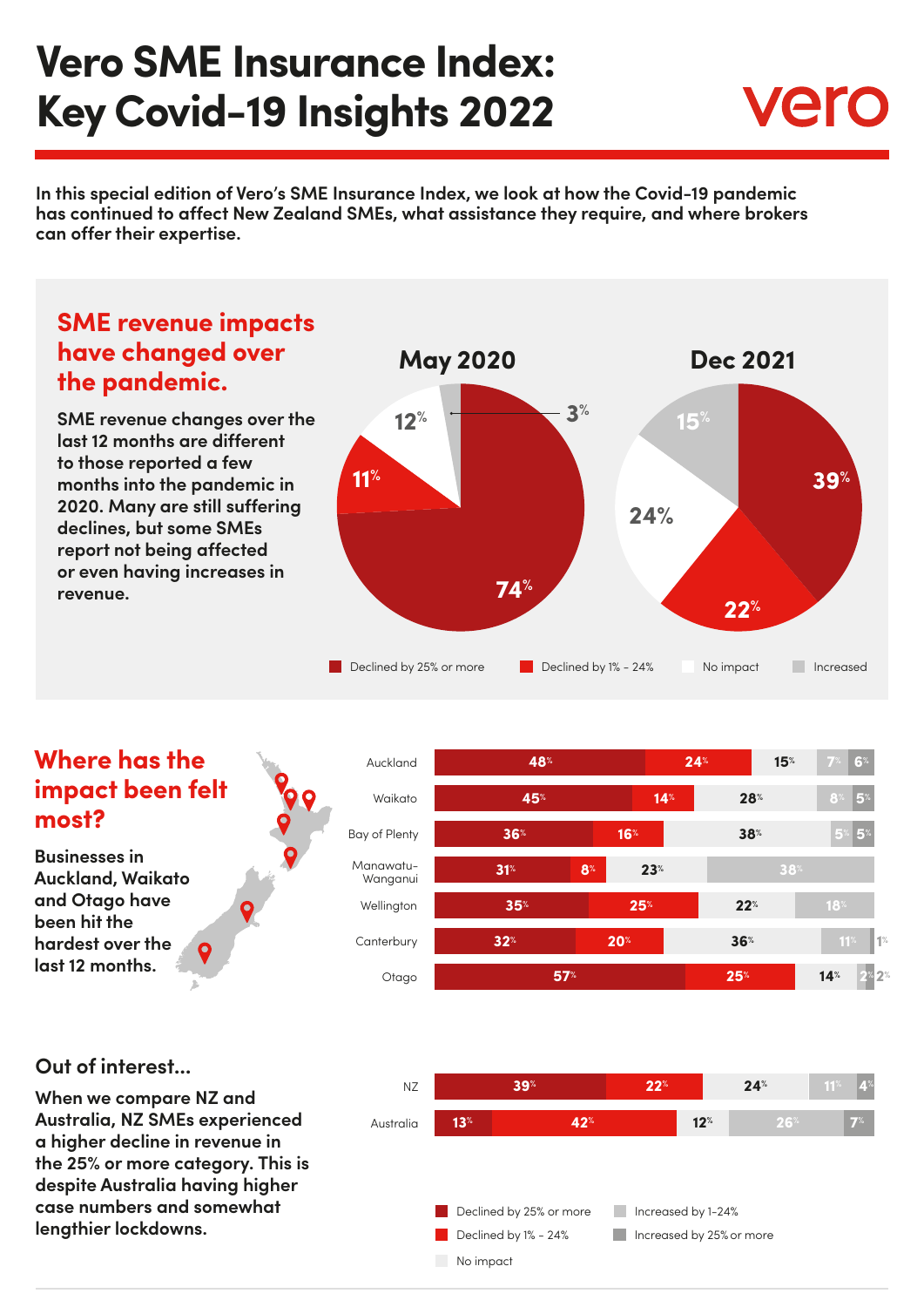# **Small businesses, and big challenges**

#### $\mathbf{\hat{s}}$ **The What are SMEs 25% 25% 23% 29% 37%** Long-term Economic Being unable to Regulatory Disruption to **concerned about?** or legislative impact of Covid downturn trade for a long supply chain on the economy period of time change **SMEs are most concerned about the long-term impact that Covid will have on the economy as well as an 21% 13% 12% 19% 20% economic downturn. Maintaining** Mental health Ensuring Difficulty to **Workplace** Covid safe of myself/ attract and accidents/ customers/staff practices employees are vaccinated retain good staff employee safety

## **What changes have been made during the pandemic?**

**SMEs have needed to make some drastic changes to stay in operation, with subsidies, reducing costs and changing the way of working being 'Top 3' each year of our survey. This year we asked SMEs how they were keeping their business in operation, and not surprisingly 23% have had to use their own funds or get loans to keep afloat.**



#### **How permanent are these changes?**

**This year 26% of SMEs say they will keep all changes, 50% at least some of these changes, with 24% reverting back to 'normal' as soon as possible.**

Revert back to usual business operations as soon as possible

Keep some of the changes

Keep all business changes



**While these changes were needed to keep businesses running, the question is whether they were made** 

**in conjunction with changes to insurance policies. Brokers could take this opportunity to check in with SMEs to see if changes made to business operations are permanent and thus correctly reflected in their cover.**